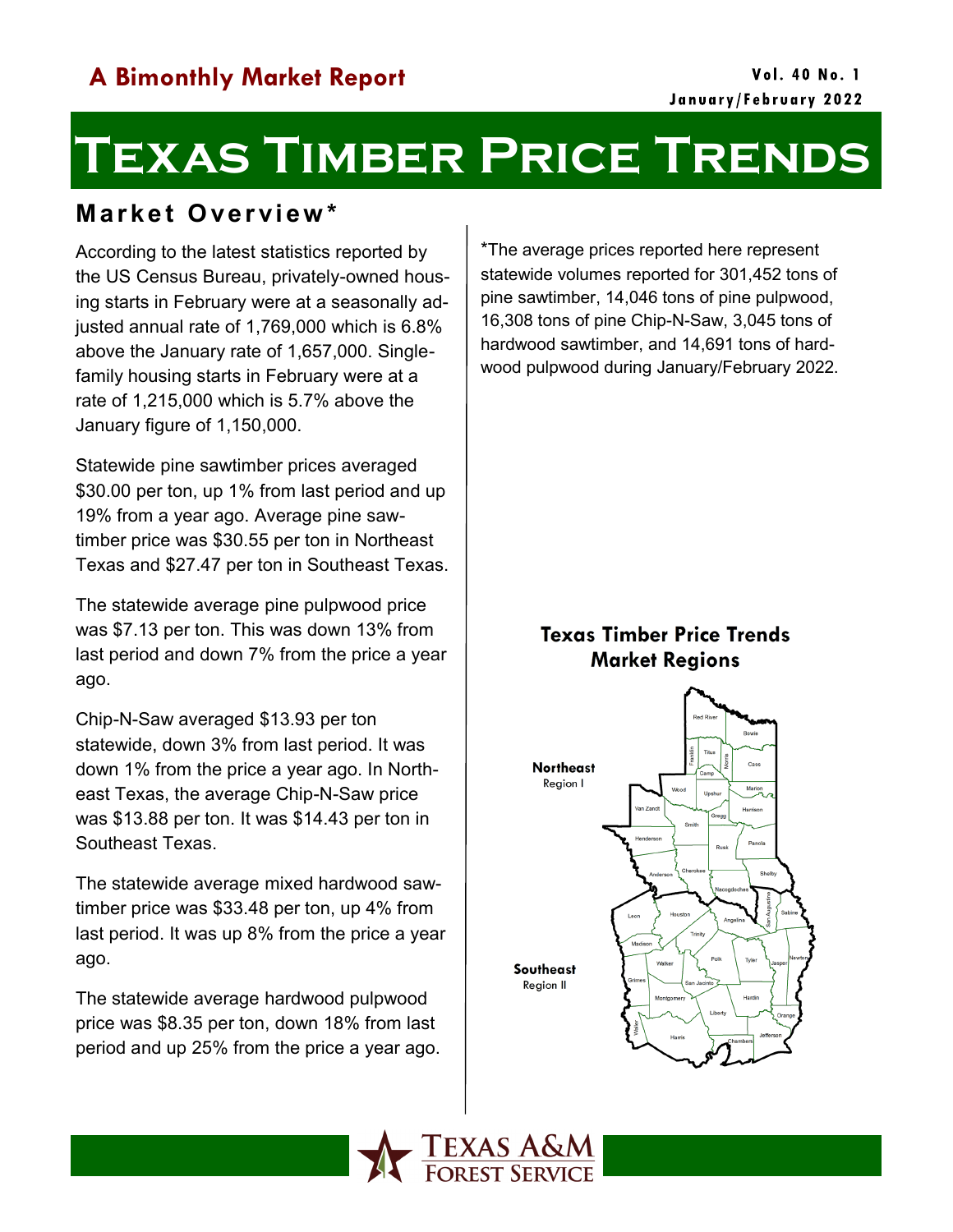### Page 2 **TEXAS TIMBER PRICE TRENDS** January/February 2022

# **Stumpage Prices in Texas**

| <b>Product /Region</b> | <b>Average Price</b> |            |            | <b>Last Period</b> |        |    | <b>Year Ago</b> |            |       |              | <b>Report</b> |
|------------------------|----------------------|------------|------------|--------------------|--------|----|-----------------|------------|-------|--------------|---------------|
| <b>PINE</b>            |                      |            |            |                    |        |    |                 |            |       |              |               |
| <b>Sawtimber</b>       | \$/Ton               | \$/MBF     | \$/Ton     | \$/MBF             | Chg    |    | \$/Ton          | \$/MBF     | Chg   |              | <b>Number</b> |
| <b>Northeast TX</b>    | \$30.55              | \$244.38   | \$29.66    | \$237.29           | 3%     | ↑  | \$24.83         | \$198.65   | 23%   | $\uparrow$   | 46            |
| <b>Southeast TX</b>    | \$27.47              | \$219.80   | $\ast\ast$ | $\ast\ast$         |        |    | \$27.87         | \$223.00   | $-1%$ | $\downarrow$ | 10            |
| <b>Statewide</b>       | \$30.00              | \$240.03   | \$29.66    | \$237.29           | 1%     |    | \$25.26         | \$202.09   | 19%   | $\uparrow$   | 56            |
| Pulpwood               | \$/Ton               | \$/Cord    | \$/Ton     | \$/Cord            | Chg    |    | \$/Ton          | \$/Cord    | Chg   |              | <b>Number</b> |
| <b>Northeast TX</b>    | \$7.13               | \$19.24    | \$8.10     | \$21.87            | $-12%$ | J. | \$7.06          | \$19.06    | 1%    | $\uparrow$   | 22            |
| <b>Southeast TX</b>    | $***$                | $\ast\ast$ | \$9.20     | \$24.84            |        |    | \$8.69          | \$23.48    |       |              | $***$         |
| <b>Statewide</b>       | \$7.13               | \$19.24    | \$8.21     | \$22.16            | $-13%$ | J. | \$7.66          | \$20.68    | $-7%$ | $\downarrow$ | 22            |
| Chip-N-Saw             | \$/Ton               | \$/Cord    | \$/Ton     | \$/Cord            | Chg    |    | \$/Ton          | \$/Cord    | Chg   |              | <b>Number</b> |
| <b>Northeast TX</b>    | \$13.88              | \$37.47    | \$14.41    | \$38.92            | $-4%$  | T  | \$14.30         | \$38.60    | $-3%$ | $\downarrow$ | 32            |
| <b>Southeast TX</b>    | \$14.43              | \$38.95    | $***$      | $***$              |        |    | \$12.07         | \$32.60    | 20%   |              | 5             |
| <b>Statewide</b>       | \$13.93              | \$37.62    | \$14.41    | \$38.92            | $-3%$  | T  | \$14.11         | \$38.09    | $-1%$ | $\downarrow$ | 37            |
| <b>HARDWOOD</b>        |                      |            |            |                    |        |    |                 |            |       |              |               |
| <b>Mixed Sawtimber</b> | \$/Ton               | \$/MBF     | \$/Ton     | \$/MBF             | Chg    |    | \$/Ton          | \$/MBF     | Chg   |              | <b>Number</b> |
| <b>Northeast TX</b>    | \$33.93              | \$305.40   | \$32.27    | \$290.39           | 5%     |    | $***$           | $***$      |       |              | 11            |
| <b>Southeast TX</b>    | \$30.51              | \$274.62   | $***$      | $***$              |        |    | \$30.98         | \$278.80   | $-2%$ | $\downarrow$ | 4             |
| <b>Statewide</b>       | \$33.48              | \$301.36   | \$32.27    | \$290.39           | 4%     |    | \$30.98         | \$278.80   | 8%    | ↑            | 15            |
| Pulpwood               | \$/Ton               | \$/Cord    | \$/Ton     | \$/Cord            | Chg    |    | \$/Ton          | \$/Cord    | Chg   |              | <b>Number</b> |
| <b>Northeast TX</b>    | \$8.35               | \$23.37    | \$10.14    | \$28.40            | $-18%$ | T  | \$6.70          | \$18.76    | 25%   | $\uparrow$   | 22            |
| <b>Southeast TX</b>    | $***$                | $\ast\ast$ | $\ast\ast$ | $\ast\ast$         |        |    | $\ast\ast$      | $\ast\ast$ |       |              | $\ast\ast$    |
| <b>Statewide</b>       | \$8.35               | \$23.37    | \$10.14    | \$28.40            | $-18%$ | T  | \$6.70          | \$18.76    | 25%   | $\uparrow$   | 22            |

1. Stumpage price statistics include gatewood sales. Stumpage prices for gatewood sales are estimated by subtracting cut-and-haul costs, other expenses, and profits provided by reporter.

2. Price is calculated from a specific conversion factor reported for each sale if available; otherwise, the average conversion factors listed on page 4 are used. MBF = Thousand Board Feet. The DOYLE LOG SCALE is used for board foot measurements.

3. \*\* indicates insufficient sales to report price statistics (less than three sales).

4. Prices listed for previous periods may differ from previously published values because additional data were received.

5. Price changes are calculated based on price per ton.

6. Extreme outliers from reported data are detected and removed using statistical methods.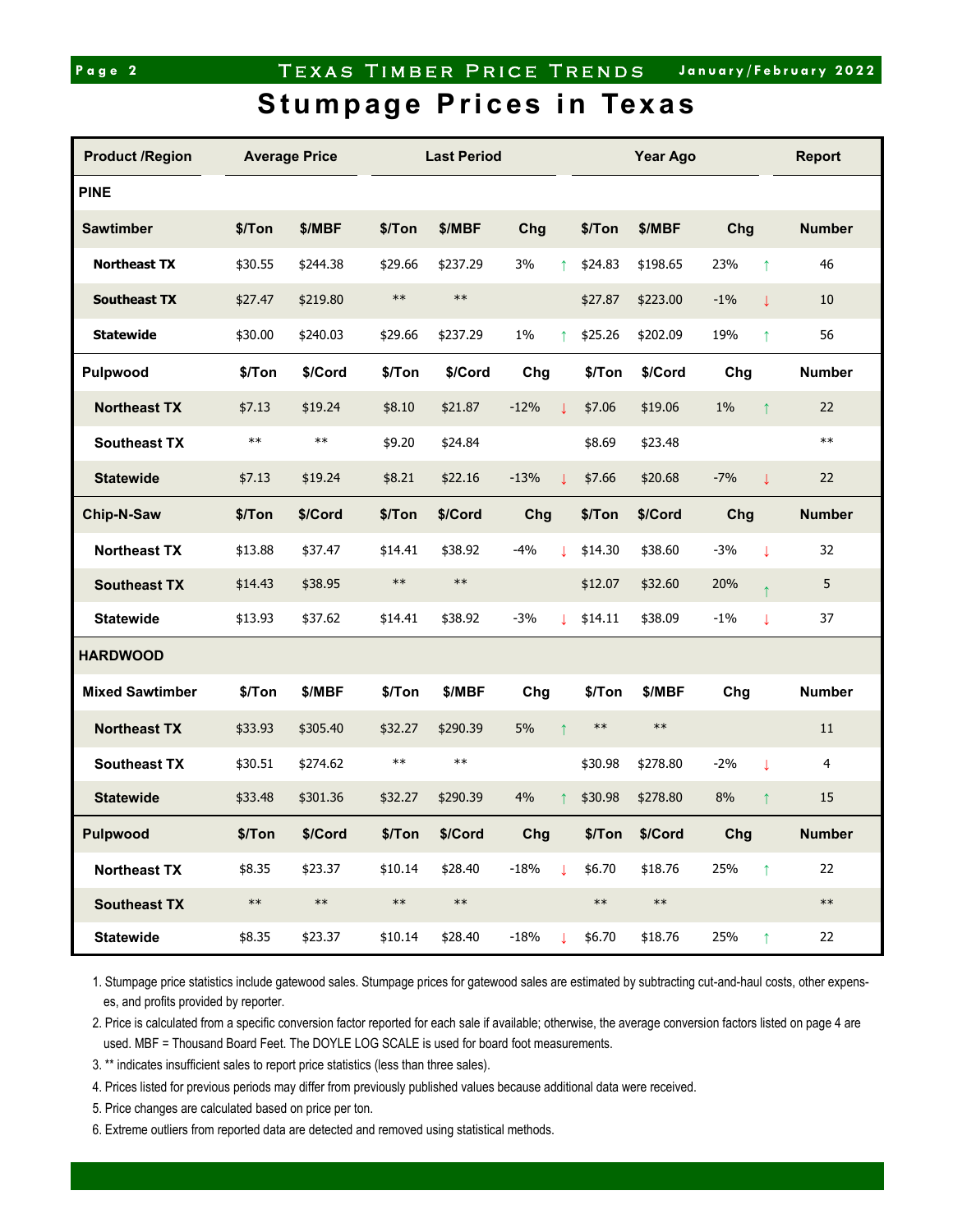







Note: A gap in the chart means less than 3 sales were reported and no price statistics were compiled. For chart data, please go to <http://tfsweb.tamu.edu/timberpricetrends/>